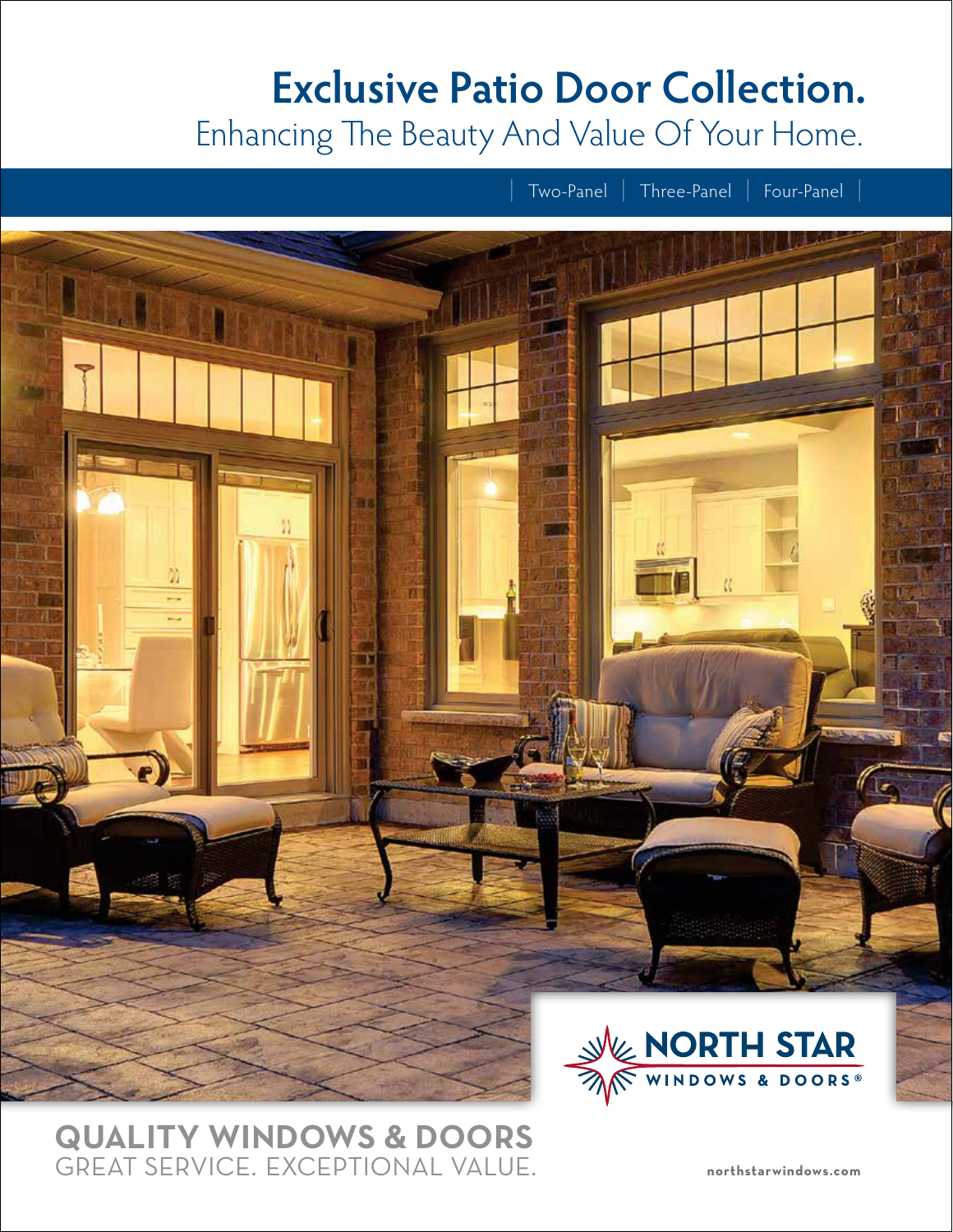**Since 1985 North Star has been an industry leader in**  the manufacture of attractive and energy-efficient vinyl **windows and patio doors.** Whether you're building a new home or upgrading to today's standards, North Star has an extensive range of quality, energy-efficient and full-featured patio doors that are not only beautiful, but offer exceptional value.



# **Customize Your Patio Doors**

North Star patio doors offer a perfect combination of beauty, security and low-maintenance. Unlike hinged doors, they glide open and close with ease and take up less space, making them an ideal option when space is tight – and foot traffic is heavy.

 Custom sizes, transoms and sidelites are also available to complement any style and décor.

 North Star patio doors are available in standard two-, three- or four-panel configurations. North Star patio doors are fully customizable to suit your home's specifications.







#### (OX-Slide left) (XO-Slide right) (OXO-Slide Centre L or R)

(OXXO-Slide R and Slide L from Centre) X = Operating Panel O=Fixed Panel

 $\rightarrow$ 

 $\leftarrow$ 

|                              | STANDARD SLIDING PATIO DOOR WIDTHS |        |        |                      |     |     |                      |     |     |  |
|------------------------------|------------------------------------|--------|--------|----------------------|-----|-----|----------------------|-----|-----|--|
|                              | 2 Panel Doors                      |        |        | <b>3 Panel Doors</b> |     |     | <b>4 Panel Doors</b> |     |     |  |
| <b>HEIGHT</b>                | 58 3/4                             | 70 3/4 | 94 3/4 | 88                   | 106 | 142 | 116                  | 140 | 188 |  |
| 79 1/2                       |                                    |        |        |                      |     |     |                      |     |     |  |
| with Internal<br>Mini Blinds |                                    |        |        |                      |     |     |                      |     |     |  |
| with Triple Glazing          |                                    |        |        |                      |     |     |                      |     |     |  |
| 95 1/2                       |                                    |        |        |                      |     |     |                      |     |     |  |

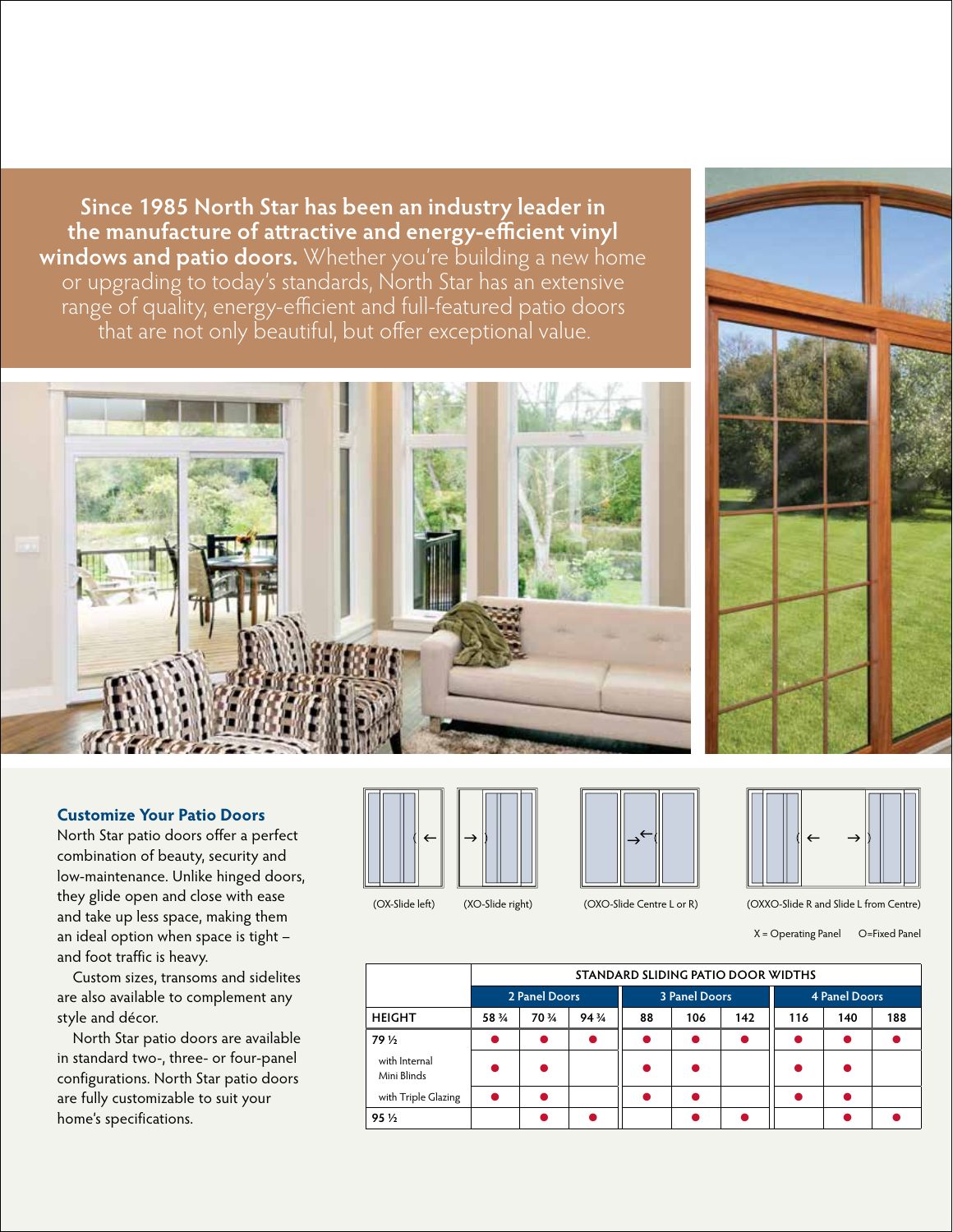







Multi-point lock

Single-point **lock** (shown with<br>standard handle)



Security bolt

White Standard Black Standard Satin Pewter Brass Nickel

# **Hardware Colors**

Hardware and locks used in North Star's doors are easy to use, durable and come with a lifetime warranty. All our hardware is available in standard white and black, or you can upgrade to our premium pewter, brass or satin nickel finishes.

# **Quality Locks**

Your home is your castle. And your castle will feel secure thanks to patio doors with durable quality locks. Each door we manufacture features a standard single-point lock. For added assurance, North Star also offers several lock options, including a multi-point lock, a key lock or an easyuse security bolt.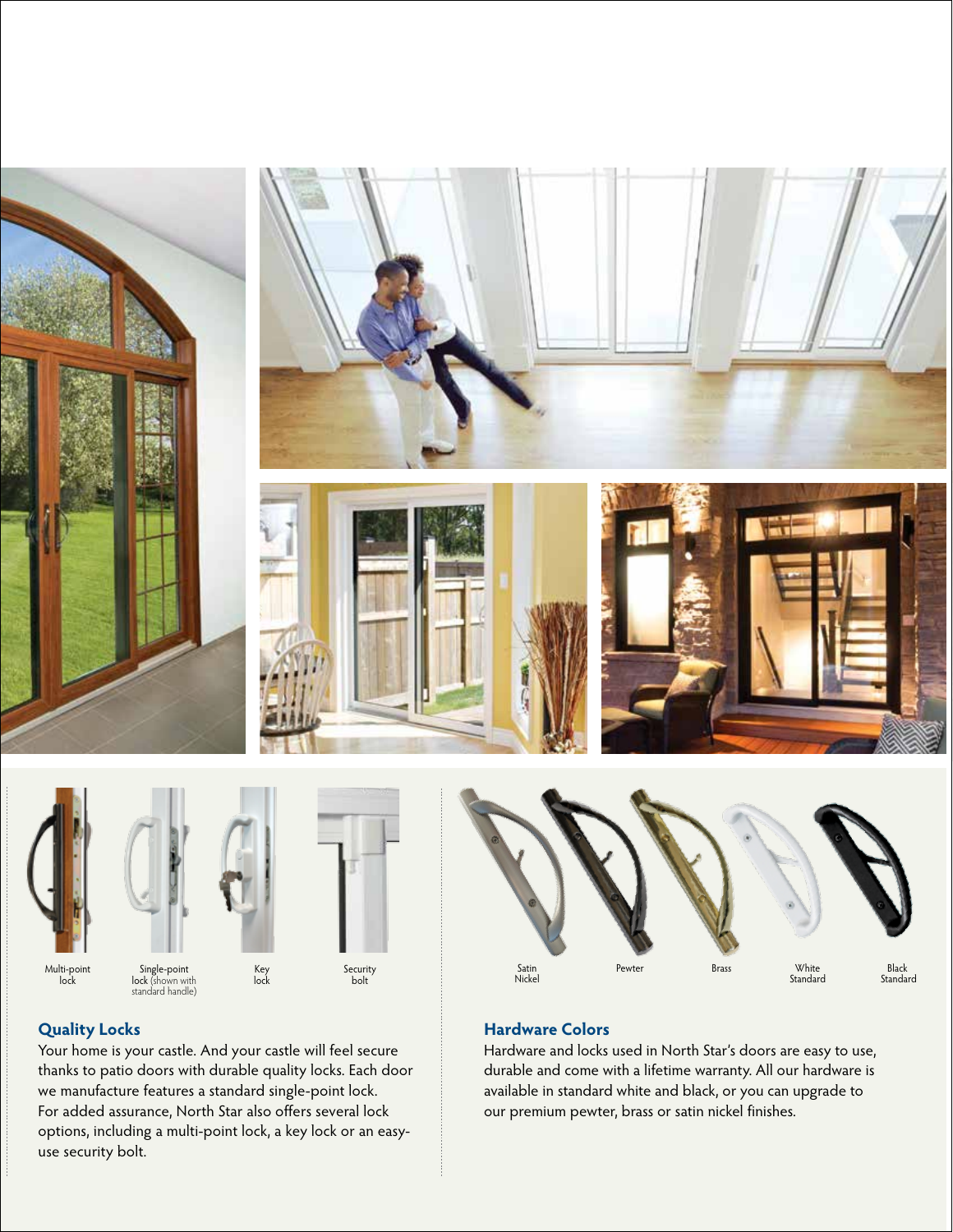#### **Internal Mini Blinds**

Convenience, comfort and style... at your fingertips. North Star's internal mini blinds are sealed between two panes of tempered safety glass – no cleaning is ever required! Finger tip controls allow the blinds to be raised or lowered and adjusted to allow for light or privacy.



#### **Hardware Combinations**

|                             | Door                      | <b>Exterior</b><br>Handle        | <b>Interior</b><br>Handle        |  |
|-----------------------------|---------------------------|----------------------------------|----------------------------------|--|
| Standard<br><b>Hardware</b> | <b>White</b><br>Exterior  | <b>White</b>                     | <b>White</b>                     |  |
|                             | Colored<br>Exterior       | Black                            | <b>White</b>                     |  |
|                             | Oak<br>Interior           | Black or<br><b>White</b>         | Black                            |  |
| Optional<br>Hardware        | White/Colored<br>Exterior | Brass, Pewter<br>or Satin Nickel | Brass, Pewter<br>or Satin Nickel |  |
|                             |                           |                                  |                                  |  |

### **Why We Are The Best North Star has earned a reputation for manufacturing and distributing a ractive, high-quality, energy efficient vinyl windows and doors.**

North Star's manufacturing system ensures all our vinyl windows and doors are built to meet or exceed industry standards. Our products are tested and certified by Canadian Standards Association and comply with American Architectural Manufacturers Association (AAMA) standards. We're so confident in our windows and doors that we back them with a transferable, limited lifetime warranty.

When you buy North Star products, you know you're getting the best quality and value for your investment.

The strong relationship we have with our various manufacturing partners has helped us maintain our reputation for leadership, innovation and the production of windows and doors of impeccable quality.

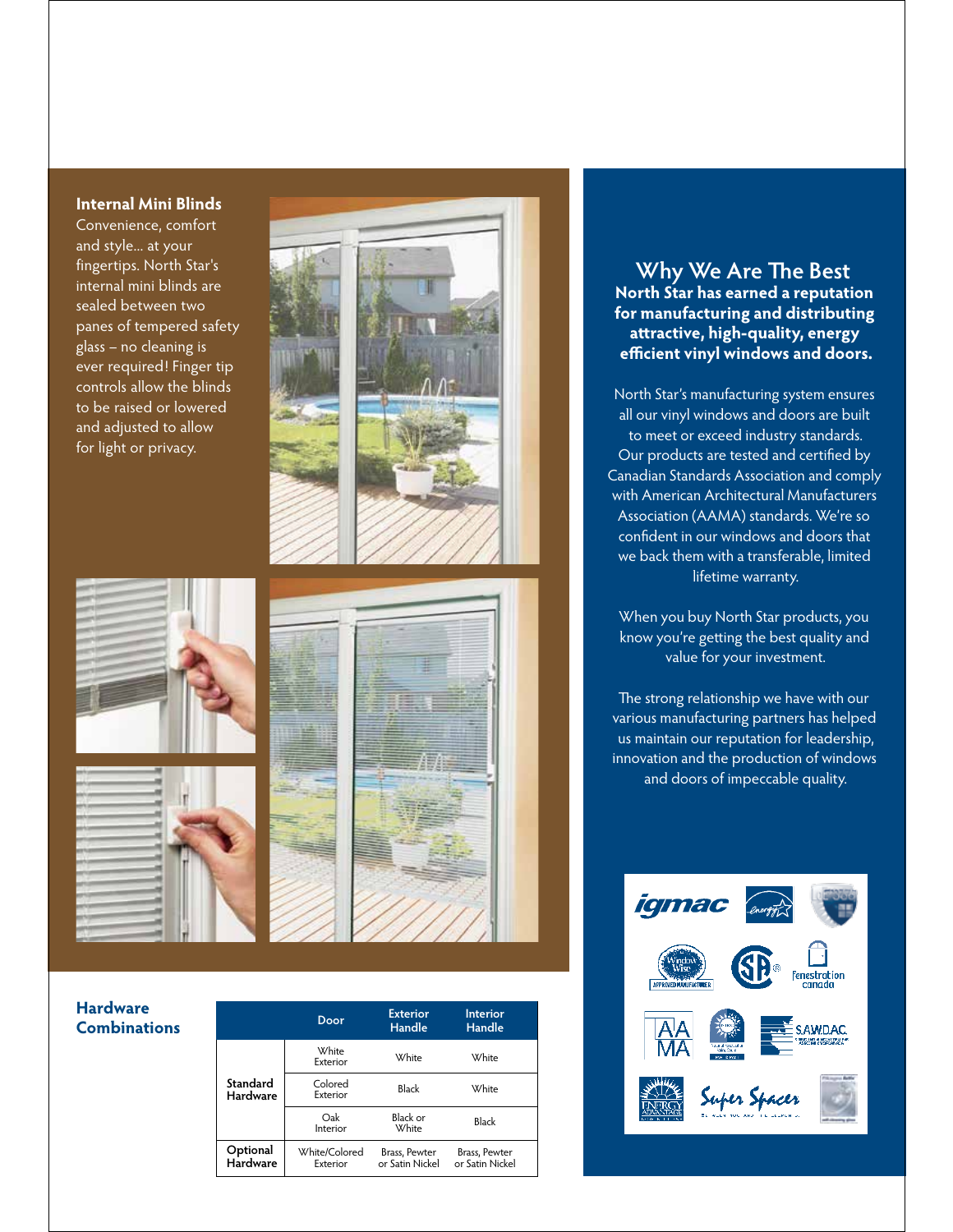# **Energy-Efficient Patio Doors**

**All of North Star's quality patio doors feature sloped sills and durable weatherstripping as well as smooth operation to ensure a lifetime of excellent performance.** 

**Heavy-Duty Screen** – Heavy-duty extruded aluminum screen with fiberglass mesh on steel rollers for ease of operation.

**Reinforced Sashes** – Reinforced metal sashes provide superior rigidity and security.

**Energy-Efficient Extrusions** – North Star's 5⅝″ multi-chambered vinyl

extrusions save energy – and money – and resist warping, cracking and peeling.

## **Super Spacer® Technology** – The Quanex Premium Super Spacer® between glass panes resists condensation, reduces noise and boosts insulation values.

**Tempered Glass** – All North Star doors feature tempered safety glass that meets or exceeds industry standards.

**Fusion Welded Sashes** – The corners on all North Star sashes are fusion welded for added strength and a perfect seal.

**Nylon Rollers** – Long lasting nylon rollers provide a clean, quiet, smooth slide.

#### **Colors**

North Star AAMA-certified extrusions are available in white and seven standard exterior laminated colors – espresso, sable, chestnut brown, cocoa, sandalwood, hickory and ivory. These UV-resistant vinyl overlays, with an embossed wood grain texture, will remain attractive for years to come.

You can also enjoy the warmth of an oak interior finish with our kolonial oak acrylic overlay, virtually indistinguishable from real wood. If matching to pre-existing wood stains or paint colors, use our stainable or paintable overlay with its wood grain texture.

Due to variations in the printing process, the colors shown may not be exact. Ask your North Star dealer to show you an actual color sample. E.&O.E. Specifications are subject to change without notice.